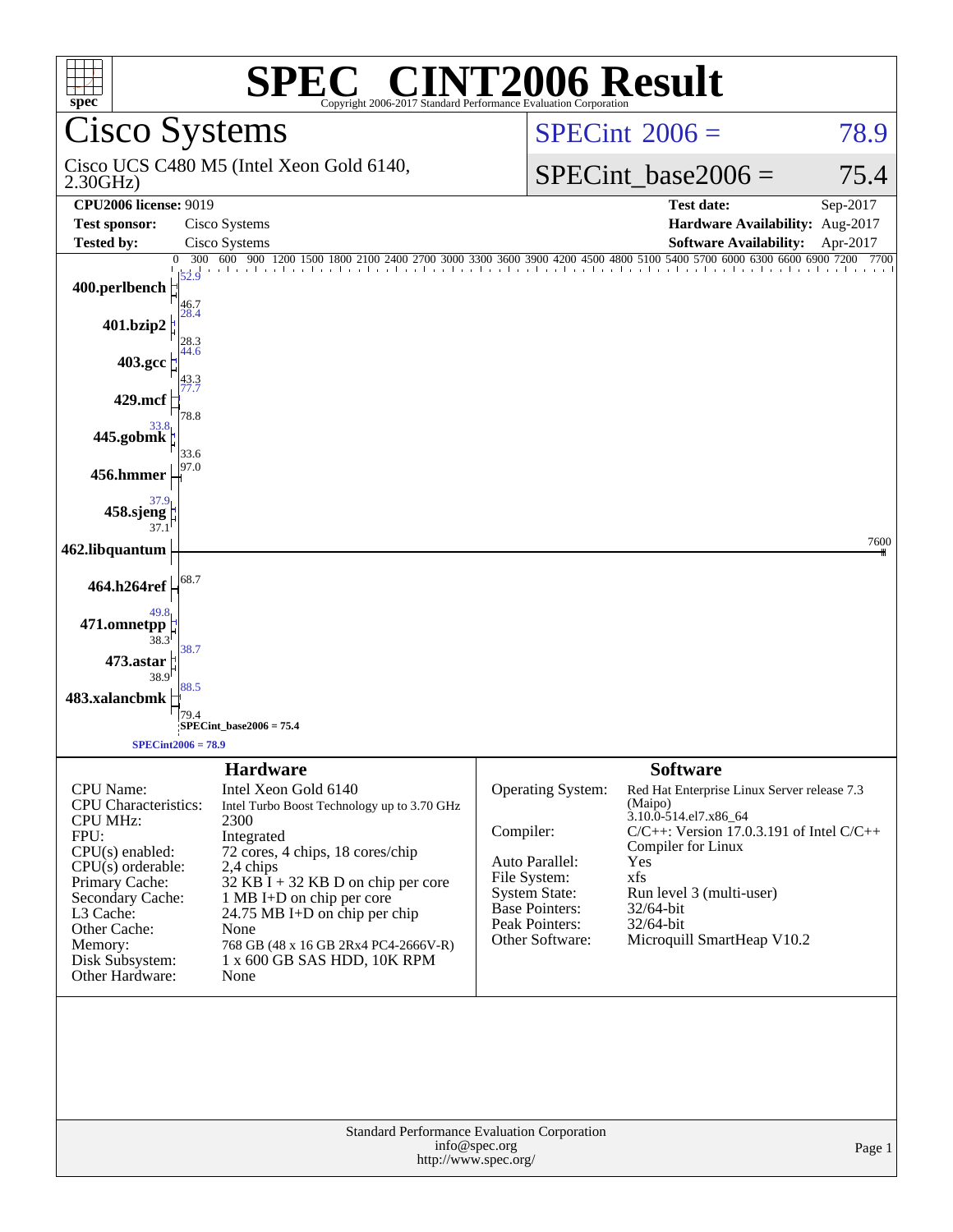

# Cisco Systems

2.30GHz) Cisco UCS C480 M5 (Intel Xeon Gold 6140,

**[Tested by:](http://www.spec.org/auto/cpu2006/Docs/result-fields.html#Testedby)** Cisco Systems **[Software Availability:](http://www.spec.org/auto/cpu2006/Docs/result-fields.html#SoftwareAvailability)** Apr-2017

# $SPECint2006 = 78.9$  $SPECint2006 = 78.9$

#### SPECint base2006 =  $75.4$

**[CPU2006 license:](http://www.spec.org/auto/cpu2006/Docs/result-fields.html#CPU2006license)** 9019 **[Test date:](http://www.spec.org/auto/cpu2006/Docs/result-fields.html#Testdate)** Sep-2017 **[Test sponsor:](http://www.spec.org/auto/cpu2006/Docs/result-fields.html#Testsponsor)** Cisco Systems **[Hardware Availability:](http://www.spec.org/auto/cpu2006/Docs/result-fields.html#HardwareAvailability)** Aug-2017

#### **[Results Table](http://www.spec.org/auto/cpu2006/Docs/result-fields.html#ResultsTable)**

|                    | <b>Base</b>                                                                                              |              |                |       |                |       | <b>Peak</b>    |              |                |              |                |              |
|--------------------|----------------------------------------------------------------------------------------------------------|--------------|----------------|-------|----------------|-------|----------------|--------------|----------------|--------------|----------------|--------------|
| <b>Benchmark</b>   | <b>Seconds</b>                                                                                           | <b>Ratio</b> | <b>Seconds</b> | Ratio | <b>Seconds</b> | Ratio | <b>Seconds</b> | <b>Ratio</b> | <b>Seconds</b> | <b>Ratio</b> | <b>Seconds</b> | <b>Ratio</b> |
| 400.perlbench      | 208                                                                                                      | 46.9         | 210            | 46.5  | 209            | 46.7  | 185            | 52.9         | 185            | 52.9         | 184            | 53.0         |
| 401.bzip2          | 342                                                                                                      | 28.3         | 341            | 28.3  | 341            | 28.3  | 339            | 28.4         | 340            | 28.4         | 339            | 28.4         |
| $403.\mathrm{gcc}$ | 186                                                                                                      | 43.4         | 186            | 43.3  | 186            | 43.3  | 181            | 44.6         | 180            | 44.7         | 181            | 44.6         |
| $429$ mcf          | 115                                                                                                      | 79.3         | 116            | 78.8  | 116            | 78.8  | 117            | 77.7         | 118            | 77.4         | 115            | 79.6         |
| $445$ .gobmk       | 312                                                                                                      | 33.6         | 314            | 33.4  | 313            | 33.6  | 311            | 33.8         | 310            | 33.8         | 310            | 33.9         |
| $456.$ hmmer       | 96.8                                                                                                     | 96.4         | 96.1           | 97.1  | 96.2           | 97.0  | 96.8           | 96.4         | 96.1           | 97.1         | 96.2           | 97.0         |
| $458$ .sjeng       | 326                                                                                                      | 37.1         | 326            | 37.2  | 326            | 37.1  | 319            | 37.9         | 319            | 37.9         | 319            | 37.9         |
| 462.libquantum     | 2.72                                                                                                     | 7620         | 2.73           | 7590  | 2.73           | 7600  | 2.72           | 7620         | 2.73           | 7590         | 2.73           | 7600         |
| 464.h264ref        | 321                                                                                                      | 68.9         | 323            | 68.6  | 322            | 68.7  | 321            | 68.9         | 323            | 68.6         | 322            | 68.7         |
| 471.omnetpp        | 163                                                                                                      | 38.3         | 163            | 38.3  | 163            | 38.4  | 125            | 49.8         | 125            | 50.2         | 126            | 49.6         |
| 473.astar          | 180                                                                                                      | 38.9         | 180            | 39.0  | 181            | 38.9  | 181            | 38.7         | 181            | 38.7         | 181            | 38.8         |
| 483.xalancbmk      | 87.5                                                                                                     | 78.9         | 86.7           | 79.6  | 86.9           | 79.4  | 77.9           | 88.5         | 77.9           | 88.6         | 78.1           | 88.4         |
|                    | Results appear in the order in which they were run. Bold underlined text indicates a median measurement. |              |                |       |                |       |                |              |                |              |                |              |

#### **[Submit Notes](http://www.spec.org/auto/cpu2006/Docs/result-fields.html#SubmitNotes)**

The config file option 'submit' was used.

#### **[Operating System Notes](http://www.spec.org/auto/cpu2006/Docs/result-fields.html#OperatingSystemNotes)**

Stack size set to unlimited using "ulimit -s unlimited"

#### **[Platform Notes](http://www.spec.org/auto/cpu2006/Docs/result-fields.html#PlatformNotes)**

BIOS Settings: Intel HyperThreading Technology set to Disabled CPU performance set to Enterprise Power Performance Tuning set to OS SNC set to Disabled IMC Interleaving set to Auto Patrol Scrub set to Disabled Sysinfo program /home/cpu2006-1.2/config/sysinfo.rev6993 Revision 6993 of 2015-11-06 (b5e8d4b4eb51ed28d7f98696cbe290c1) running on Plumas2-127.128 Wed Sep 27 21:32:20 2017 This section contains SUT (System Under Test) info as seen by

 some common utilities. To remove or add to this section, see: <http://www.spec.org/cpu2006/Docs/config.html#sysinfo>

 From /proc/cpuinfo model name : Intel(R) Xeon(R) Gold 6140 CPU @ 2.30GHz 4 "physical id"s (chips) 72 "processors" Continued on next page

> Standard Performance Evaluation Corporation [info@spec.org](mailto:info@spec.org) <http://www.spec.org/>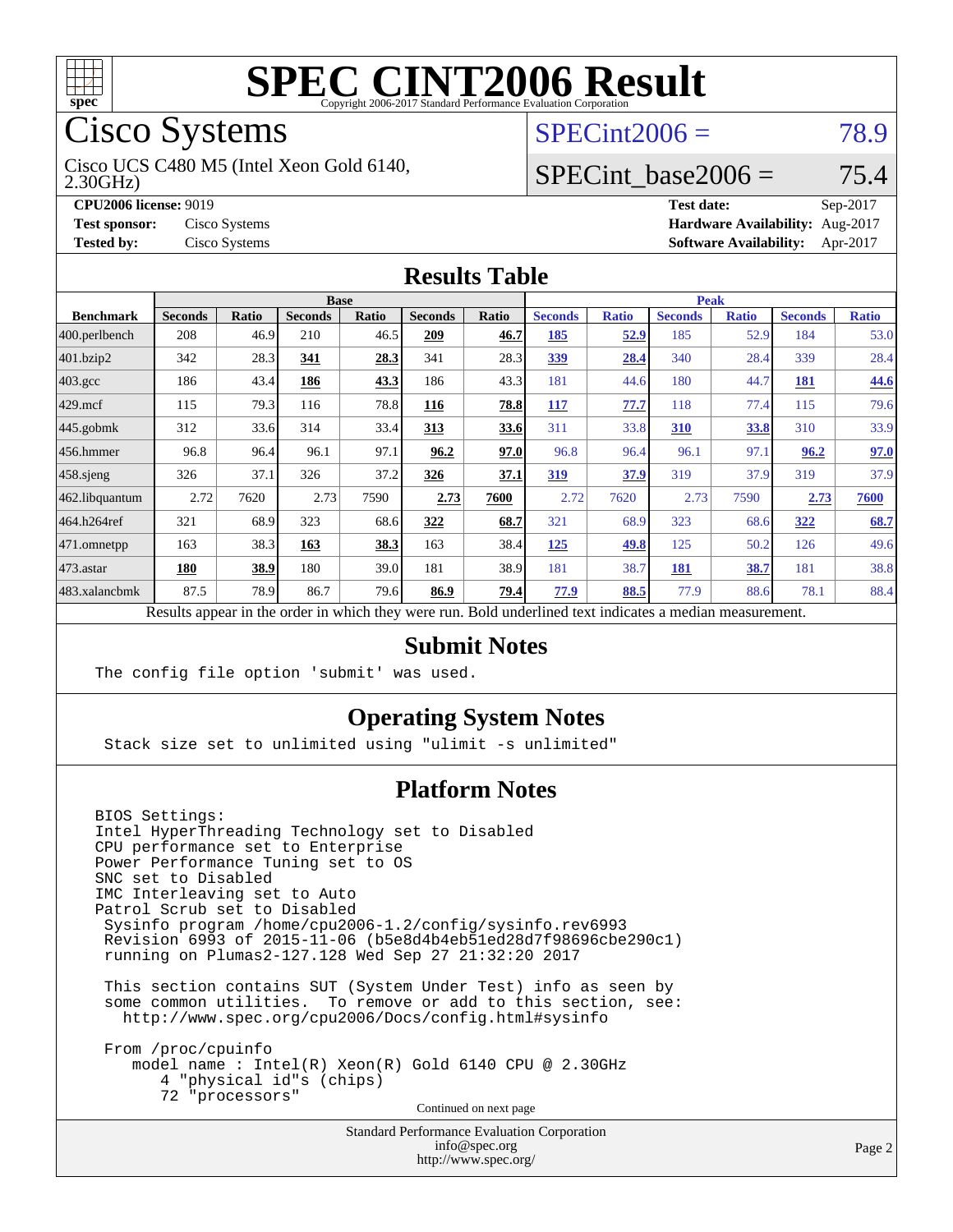

Cisco Systems

 $SPECint2006 = 78.9$  $SPECint2006 = 78.9$ 

2.30GHz) Cisco UCS C480 M5 (Intel Xeon Gold 6140,

SPECint base2006 =  $75.4$ 

#### **[CPU2006 license:](http://www.spec.org/auto/cpu2006/Docs/result-fields.html#CPU2006license)** 9019 **[Test date:](http://www.spec.org/auto/cpu2006/Docs/result-fields.html#Testdate)** Sep-2017

**[Test sponsor:](http://www.spec.org/auto/cpu2006/Docs/result-fields.html#Testsponsor)** Cisco Systems **[Hardware Availability:](http://www.spec.org/auto/cpu2006/Docs/result-fields.html#HardwareAvailability)** Aug-2017 **[Tested by:](http://www.spec.org/auto/cpu2006/Docs/result-fields.html#Testedby)** Cisco Systems **[Software Availability:](http://www.spec.org/auto/cpu2006/Docs/result-fields.html#SoftwareAvailability)** Apr-2017

#### **[Platform Notes \(Continued\)](http://www.spec.org/auto/cpu2006/Docs/result-fields.html#PlatformNotes)**

Standard Performance Evaluation Corporation [info@spec.org](mailto:info@spec.org) cores, siblings (Caution: counting these is hw and system dependent. The following excerpts from /proc/cpuinfo might not be reliable. Use with caution.) cpu cores : 18 siblings : 18 physical 0: cores 0 1 2 3 4 8 9 10 11 16 17 18 19 20 24 25 26 27 physical 1: cores 0 1 2 3 4 8 9 10 11 16 17 18 19 20 24 25 26 27 physical 2: cores 0 1 2 3 4 8 9 10 11 16 17 18 19 20 24 25 26 27 physical 3: cores 0 1 2 3 4 8 9 10 11 16 17 18 19 20 24 25 26 27 cache size : 25344 KB From /proc/meminfo MemTotal: 790981412 kB HugePages\_Total: 0<br>Hugepagesize: 2048 kB Hugepagesize: From /etc/\*release\* /etc/\*version\* os-release: NAME="Red Hat Enterprise Linux Server" VERSION="7.3 (Maipo)" ID="rhel" ID\_LIKE="fedora" VERSION\_ID="7.3" PRETTY\_NAME=OpenStack ANSI\_COLOR="0;31" CPE\_NAME="cpe:/o:redhat:enterprise\_linux:7.3:GA:server" redhat-release: Red Hat Enterprise Linux Server release 7.3 (Maipo) system-release: Red Hat Enterprise Linux Server release 7.3 (Maipo) system-release-cpe: cpe:/o:redhat:enterprise\_linux:7.3:ga:server uname -a: Linux Plumas2-127.128 3.10.0-514.el7.x86\_64 #1 SMP Wed Oct 19 11:24:13 EDT 2016 x86\_64 x86\_64 x86\_64 GNU/Linux run-level 3 Oct 27 21:08 SPEC is set to: /home/cpu2006-1.2<br>Filesystem Type Size Use Filesystem Type Size Used Avail Use% Mounted on<br>/dev/sdb5 xfs 503G 81G 423G 17% /home 81G 423G 17% /home Additional information from dmidecode: Warning: Use caution when you interpret this section. The 'dmidecode' program reads system data which is "intended to allow hardware to be accurately determined", but the intent may not be met, as there are frequent changes to hardware, firmware, and the "DMTF SMBIOS" standard. BIOS Cisco Systems, Inc. C480M5.3.1.0.248.0518171057 05/18/2017Cisco Systems, Inc. C480M5.3.1.0.248.0518171057 05/18/2017 Memory: 96x 0xCE00 M393A2G40EB2-CTD 16 GB 2 rank 2666 MHz (End of data from sysinfo program) Continued on next page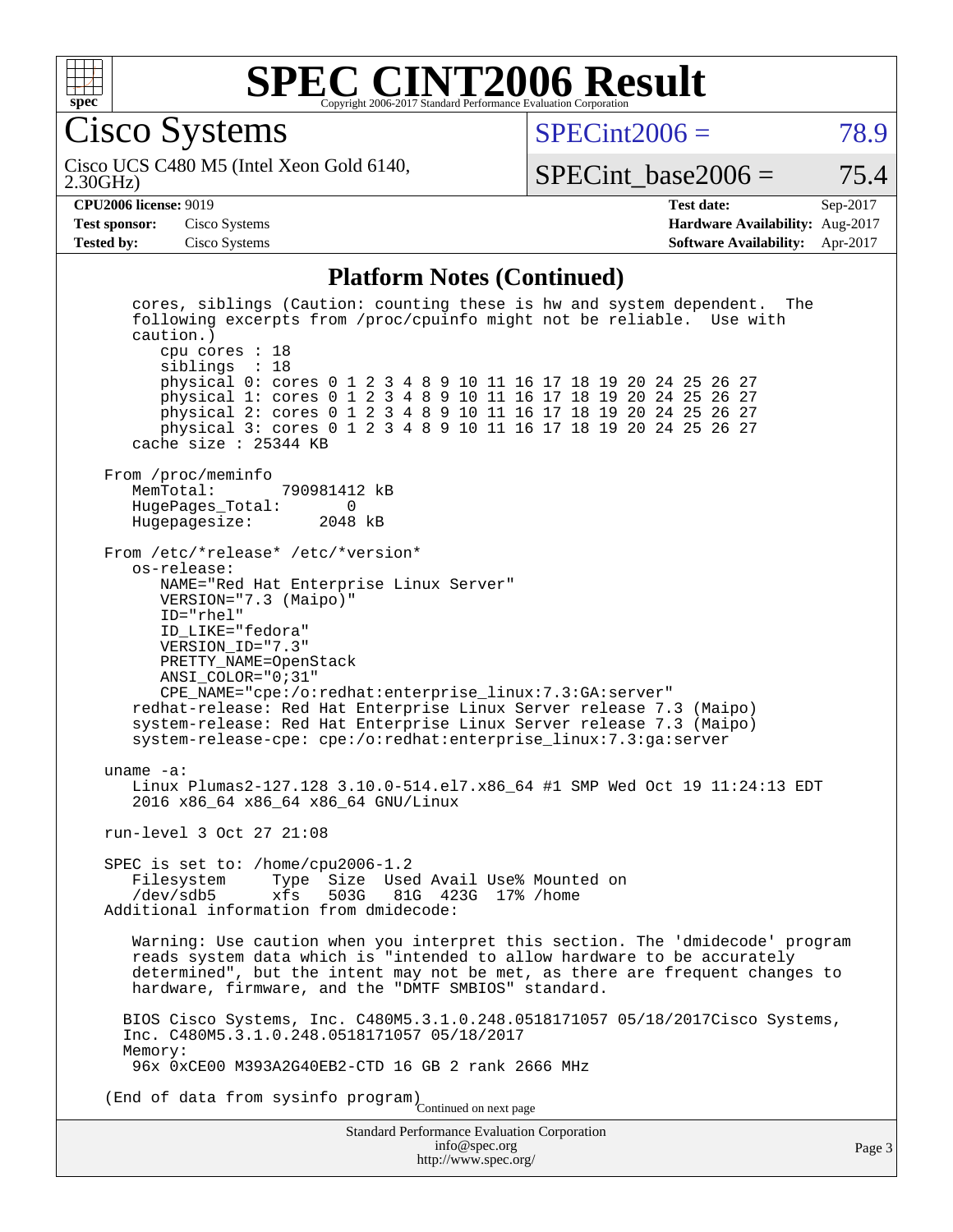

#### **[SPEC CINT2006 Result](http://www.spec.org/auto/cpu2006/Docs/result-fields.html#SPECCINT2006Result)** Copyright 2006-2017 Standard Performance Evaluation C

Cisco Systems

 $SPECint2006 = 78.9$  $SPECint2006 = 78.9$ 

2.30GHz) Cisco UCS C480 M5 (Intel Xeon Gold 6140,

 $SPECTnt\_base2006 = 75.4$ 

**[CPU2006 license:](http://www.spec.org/auto/cpu2006/Docs/result-fields.html#CPU2006license)** 9019 **[Test date:](http://www.spec.org/auto/cpu2006/Docs/result-fields.html#Testdate)** Sep-2017 **[Test sponsor:](http://www.spec.org/auto/cpu2006/Docs/result-fields.html#Testsponsor)** Cisco Systems **[Hardware Availability:](http://www.spec.org/auto/cpu2006/Docs/result-fields.html#HardwareAvailability)** Aug-2017 **[Tested by:](http://www.spec.org/auto/cpu2006/Docs/result-fields.html#Testedby)** Cisco Systems **[Software Availability:](http://www.spec.org/auto/cpu2006/Docs/result-fields.html#SoftwareAvailability)** Apr-2017

#### **[Platform Notes \(Continued\)](http://www.spec.org/auto/cpu2006/Docs/result-fields.html#PlatformNotes)**

 The correct amount of Memory installed is 768 GB (48 x 16 GB) and the dmidecode is reporting invalid number of DIMMs installed Installed Memory: 48x 0xCE00 M393A2G40EB2-CTD 16 GB 2 rank 2666 MHz

#### **[General Notes](http://www.spec.org/auto/cpu2006/Docs/result-fields.html#GeneralNotes)**

Environment variables set by runspec before the start of the run: KMP\_AFFINITY = "granularity=fine,compact" LD\_LIBRARY\_PATH = "/home/cpu2006-1.2/lib/ia32:/home/cpu2006-1.2/lib/intel64:/home/cpu2006-1.2/sh10.2" OMP NUM THREADS = "72"

 Binaries compiled on a system with 1x Intel Core i7-4790 CPU + 32GB RAM memory using Redhat Enterprise Linux 7.2 Transparent Huge Pages enabled with: echo always > /sys/kernel/mm/transparent\_hugepage/enabled

### **[Base Compiler Invocation](http://www.spec.org/auto/cpu2006/Docs/result-fields.html#BaseCompilerInvocation)**

[C benchmarks](http://www.spec.org/auto/cpu2006/Docs/result-fields.html#Cbenchmarks): [icc -m64](http://www.spec.org/cpu2006/results/res2017q4/cpu2006-20171003-50269.flags.html#user_CCbase_intel_icc_64bit_bda6cc9af1fdbb0edc3795bac97ada53)

[C++ benchmarks:](http://www.spec.org/auto/cpu2006/Docs/result-fields.html#CXXbenchmarks) [icpc -m64](http://www.spec.org/cpu2006/results/res2017q4/cpu2006-20171003-50269.flags.html#user_CXXbase_intel_icpc_64bit_fc66a5337ce925472a5c54ad6a0de310)

## **[Base Portability Flags](http://www.spec.org/auto/cpu2006/Docs/result-fields.html#BasePortabilityFlags)**

 400.perlbench: [-DSPEC\\_CPU\\_LP64](http://www.spec.org/cpu2006/results/res2017q4/cpu2006-20171003-50269.flags.html#b400.perlbench_basePORTABILITY_DSPEC_CPU_LP64) [-DSPEC\\_CPU\\_LINUX\\_X64](http://www.spec.org/cpu2006/results/res2017q4/cpu2006-20171003-50269.flags.html#b400.perlbench_baseCPORTABILITY_DSPEC_CPU_LINUX_X64) 401.bzip2: [-DSPEC\\_CPU\\_LP64](http://www.spec.org/cpu2006/results/res2017q4/cpu2006-20171003-50269.flags.html#suite_basePORTABILITY401_bzip2_DSPEC_CPU_LP64) 403.gcc: [-DSPEC\\_CPU\\_LP64](http://www.spec.org/cpu2006/results/res2017q4/cpu2006-20171003-50269.flags.html#suite_basePORTABILITY403_gcc_DSPEC_CPU_LP64) 429.mcf: [-DSPEC\\_CPU\\_LP64](http://www.spec.org/cpu2006/results/res2017q4/cpu2006-20171003-50269.flags.html#suite_basePORTABILITY429_mcf_DSPEC_CPU_LP64) 445.gobmk: [-DSPEC\\_CPU\\_LP64](http://www.spec.org/cpu2006/results/res2017q4/cpu2006-20171003-50269.flags.html#suite_basePORTABILITY445_gobmk_DSPEC_CPU_LP64) 456.hmmer: [-DSPEC\\_CPU\\_LP64](http://www.spec.org/cpu2006/results/res2017q4/cpu2006-20171003-50269.flags.html#suite_basePORTABILITY456_hmmer_DSPEC_CPU_LP64) 458.sjeng: [-DSPEC\\_CPU\\_LP64](http://www.spec.org/cpu2006/results/res2017q4/cpu2006-20171003-50269.flags.html#suite_basePORTABILITY458_sjeng_DSPEC_CPU_LP64) 462.libquantum: [-DSPEC\\_CPU\\_LP64](http://www.spec.org/cpu2006/results/res2017q4/cpu2006-20171003-50269.flags.html#suite_basePORTABILITY462_libquantum_DSPEC_CPU_LP64) [-DSPEC\\_CPU\\_LINUX](http://www.spec.org/cpu2006/results/res2017q4/cpu2006-20171003-50269.flags.html#b462.libquantum_baseCPORTABILITY_DSPEC_CPU_LINUX) 464.h264ref: [-DSPEC\\_CPU\\_LP64](http://www.spec.org/cpu2006/results/res2017q4/cpu2006-20171003-50269.flags.html#suite_basePORTABILITY464_h264ref_DSPEC_CPU_LP64) 471.omnetpp: [-DSPEC\\_CPU\\_LP64](http://www.spec.org/cpu2006/results/res2017q4/cpu2006-20171003-50269.flags.html#suite_basePORTABILITY471_omnetpp_DSPEC_CPU_LP64) 473.astar: [-DSPEC\\_CPU\\_LP64](http://www.spec.org/cpu2006/results/res2017q4/cpu2006-20171003-50269.flags.html#suite_basePORTABILITY473_astar_DSPEC_CPU_LP64) 483.xalancbmk: [-DSPEC\\_CPU\\_LP64](http://www.spec.org/cpu2006/results/res2017q4/cpu2006-20171003-50269.flags.html#suite_basePORTABILITY483_xalancbmk_DSPEC_CPU_LP64) [-DSPEC\\_CPU\\_LINUX](http://www.spec.org/cpu2006/results/res2017q4/cpu2006-20171003-50269.flags.html#b483.xalancbmk_baseCXXPORTABILITY_DSPEC_CPU_LINUX)

## **[Base Optimization Flags](http://www.spec.org/auto/cpu2006/Docs/result-fields.html#BaseOptimizationFlags)**

[C benchmarks](http://www.spec.org/auto/cpu2006/Docs/result-fields.html#Cbenchmarks):

[-xCORE-AVX2](http://www.spec.org/cpu2006/results/res2017q4/cpu2006-20171003-50269.flags.html#user_CCbase_f-xCORE-AVX2) [-ipo](http://www.spec.org/cpu2006/results/res2017q4/cpu2006-20171003-50269.flags.html#user_CCbase_f-ipo) [-O3](http://www.spec.org/cpu2006/results/res2017q4/cpu2006-20171003-50269.flags.html#user_CCbase_f-O3) [-no-prec-div](http://www.spec.org/cpu2006/results/res2017q4/cpu2006-20171003-50269.flags.html#user_CCbase_f-no-prec-div) [-parallel](http://www.spec.org/cpu2006/results/res2017q4/cpu2006-20171003-50269.flags.html#user_CCbase_f-parallel) [-qopt-prefetch](http://www.spec.org/cpu2006/results/res2017q4/cpu2006-20171003-50269.flags.html#user_CCbase_f-qopt-prefetch) [-auto-p32](http://www.spec.org/cpu2006/results/res2017q4/cpu2006-20171003-50269.flags.html#user_CCbase_f-auto-p32)

Continued on next page

Standard Performance Evaluation Corporation [info@spec.org](mailto:info@spec.org) <http://www.spec.org/>

Page 4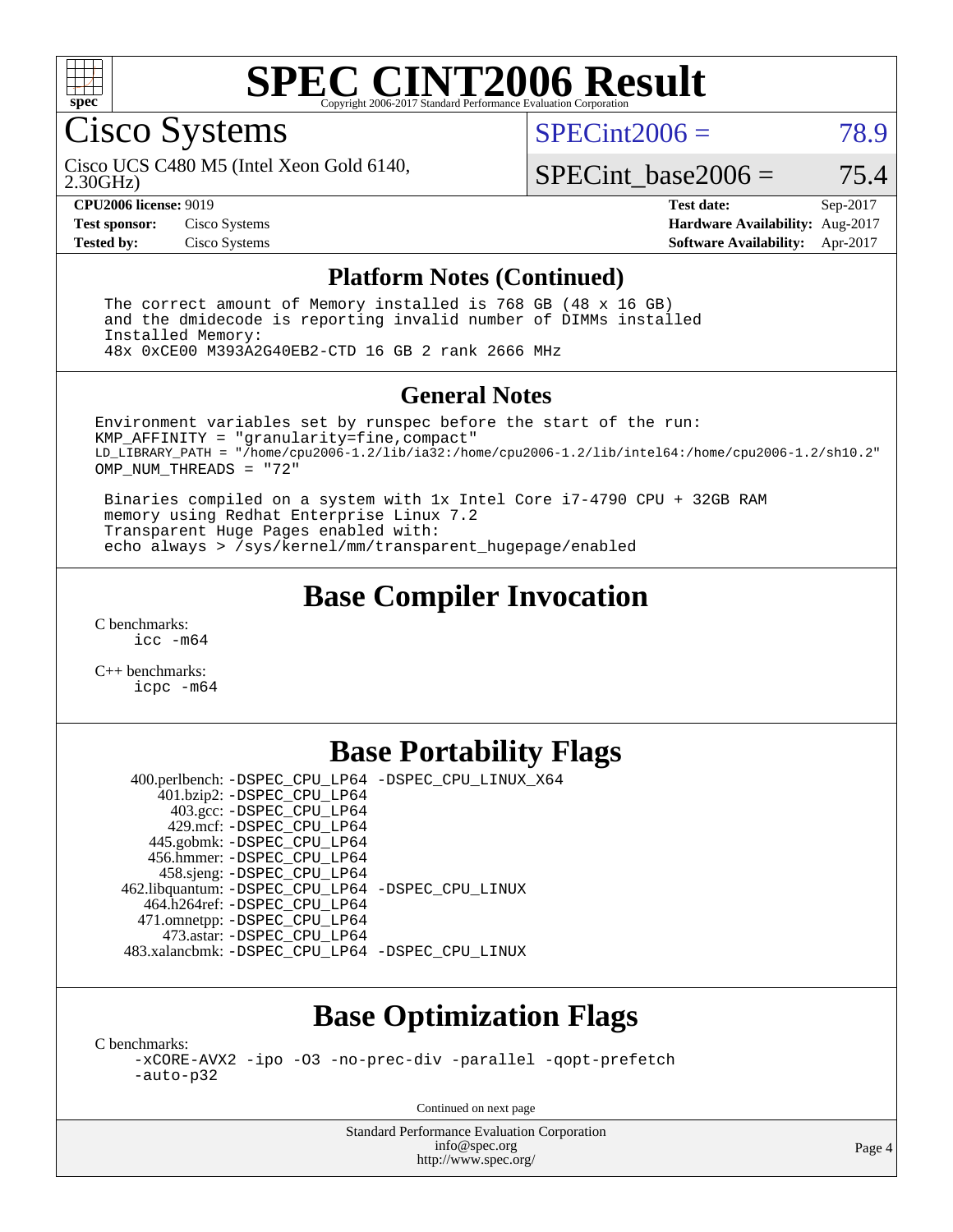

Cisco Systems

 $SPECint2006 = 78.9$  $SPECint2006 = 78.9$ 

2.30GHz) Cisco UCS C480 M5 (Intel Xeon Gold 6140,

SPECint base2006 =  $75.4$ 

**[CPU2006 license:](http://www.spec.org/auto/cpu2006/Docs/result-fields.html#CPU2006license)** 9019 **[Test date:](http://www.spec.org/auto/cpu2006/Docs/result-fields.html#Testdate)** Sep-2017 **[Test sponsor:](http://www.spec.org/auto/cpu2006/Docs/result-fields.html#Testsponsor)** Cisco Systems **[Hardware Availability:](http://www.spec.org/auto/cpu2006/Docs/result-fields.html#HardwareAvailability)** Aug-2017 **[Tested by:](http://www.spec.org/auto/cpu2006/Docs/result-fields.html#Testedby)** Cisco Systems **[Software Availability:](http://www.spec.org/auto/cpu2006/Docs/result-fields.html#SoftwareAvailability)** Apr-2017

# **[Base Optimization Flags \(Continued\)](http://www.spec.org/auto/cpu2006/Docs/result-fields.html#BaseOptimizationFlags)**

[C++ benchmarks:](http://www.spec.org/auto/cpu2006/Docs/result-fields.html#CXXbenchmarks)

[-xCORE-AVX2](http://www.spec.org/cpu2006/results/res2017q4/cpu2006-20171003-50269.flags.html#user_CXXbase_f-xCORE-AVX2) [-ipo](http://www.spec.org/cpu2006/results/res2017q4/cpu2006-20171003-50269.flags.html#user_CXXbase_f-ipo) [-O3](http://www.spec.org/cpu2006/results/res2017q4/cpu2006-20171003-50269.flags.html#user_CXXbase_f-O3) [-no-prec-div](http://www.spec.org/cpu2006/results/res2017q4/cpu2006-20171003-50269.flags.html#user_CXXbase_f-no-prec-div) [-qopt-prefetch](http://www.spec.org/cpu2006/results/res2017q4/cpu2006-20171003-50269.flags.html#user_CXXbase_f-qopt-prefetch) [-auto-p32](http://www.spec.org/cpu2006/results/res2017q4/cpu2006-20171003-50269.flags.html#user_CXXbase_f-auto-p32) [-Wl,-z,muldefs](http://www.spec.org/cpu2006/results/res2017q4/cpu2006-20171003-50269.flags.html#user_CXXbase_link_force_multiple1_74079c344b956b9658436fd1b6dd3a8a) [-L/sh10.2 -lsmartheap64](http://www.spec.org/cpu2006/results/res2017q4/cpu2006-20171003-50269.flags.html#user_CXXbase_SmartHeap64_63911d860fc08c15fa1d5bf319b9d8d5)

### **[Base Other Flags](http://www.spec.org/auto/cpu2006/Docs/result-fields.html#BaseOtherFlags)**

[C benchmarks](http://www.spec.org/auto/cpu2006/Docs/result-fields.html#Cbenchmarks):

403.gcc: [-Dalloca=\\_alloca](http://www.spec.org/cpu2006/results/res2017q4/cpu2006-20171003-50269.flags.html#b403.gcc_baseEXTRA_CFLAGS_Dalloca_be3056838c12de2578596ca5467af7f3)

### **[Peak Compiler Invocation](http://www.spec.org/auto/cpu2006/Docs/result-fields.html#PeakCompilerInvocation)**

[C benchmarks \(except as noted below\)](http://www.spec.org/auto/cpu2006/Docs/result-fields.html#Cbenchmarksexceptasnotedbelow):

[icc -m64](http://www.spec.org/cpu2006/results/res2017q4/cpu2006-20171003-50269.flags.html#user_CCpeak_intel_icc_64bit_bda6cc9af1fdbb0edc3795bac97ada53)

400.perlbench: [icc -m32 -L/opt/intel/compilers\\_and\\_libraries\\_2017/linux/lib/ia32](http://www.spec.org/cpu2006/results/res2017q4/cpu2006-20171003-50269.flags.html#user_peakCCLD400_perlbench_intel_icc_c29f3ff5a7ed067b11e4ec10a03f03ae)

445.gobmk: [icc -m32 -L/opt/intel/compilers\\_and\\_libraries\\_2017/linux/lib/ia32](http://www.spec.org/cpu2006/results/res2017q4/cpu2006-20171003-50269.flags.html#user_peakCCLD445_gobmk_intel_icc_c29f3ff5a7ed067b11e4ec10a03f03ae)

[C++ benchmarks \(except as noted below\):](http://www.spec.org/auto/cpu2006/Docs/result-fields.html#CXXbenchmarksexceptasnotedbelow)

[icc -m32 -L/opt/intel/compilers\\_and\\_libraries\\_2017/linux/lib/ia32](http://www.spec.org/cpu2006/results/res2017q4/cpu2006-20171003-50269.flags.html#user_CXXpeak_intel_icc_c29f3ff5a7ed067b11e4ec10a03f03ae)

473.astar: [icpc -m64](http://www.spec.org/cpu2006/results/res2017q4/cpu2006-20171003-50269.flags.html#user_peakCXXLD473_astar_intel_icpc_64bit_fc66a5337ce925472a5c54ad6a0de310)

### **[Peak Portability Flags](http://www.spec.org/auto/cpu2006/Docs/result-fields.html#PeakPortabilityFlags)**

 400.perlbench: [-D\\_FILE\\_OFFSET\\_BITS=64](http://www.spec.org/cpu2006/results/res2017q4/cpu2006-20171003-50269.flags.html#user_peakPORTABILITY400_perlbench_file_offset_bits_64_438cf9856305ebd76870a2c6dc2689ab) [-DSPEC\\_CPU\\_LINUX\\_IA32](http://www.spec.org/cpu2006/results/res2017q4/cpu2006-20171003-50269.flags.html#b400.perlbench_peakCPORTABILITY_DSPEC_CPU_LINUX_IA32) 401.bzip2: [-DSPEC\\_CPU\\_LP64](http://www.spec.org/cpu2006/results/res2017q4/cpu2006-20171003-50269.flags.html#suite_peakPORTABILITY401_bzip2_DSPEC_CPU_LP64) 403.gcc: [-DSPEC\\_CPU\\_LP64](http://www.spec.org/cpu2006/results/res2017q4/cpu2006-20171003-50269.flags.html#suite_peakPORTABILITY403_gcc_DSPEC_CPU_LP64) 429.mcf: [-DSPEC\\_CPU\\_LP64](http://www.spec.org/cpu2006/results/res2017q4/cpu2006-20171003-50269.flags.html#suite_peakPORTABILITY429_mcf_DSPEC_CPU_LP64) 445.gobmk: [-D\\_FILE\\_OFFSET\\_BITS=64](http://www.spec.org/cpu2006/results/res2017q4/cpu2006-20171003-50269.flags.html#user_peakPORTABILITY445_gobmk_file_offset_bits_64_438cf9856305ebd76870a2c6dc2689ab) 456.hmmer: [-DSPEC\\_CPU\\_LP64](http://www.spec.org/cpu2006/results/res2017q4/cpu2006-20171003-50269.flags.html#suite_peakPORTABILITY456_hmmer_DSPEC_CPU_LP64) 458.sjeng: [-DSPEC\\_CPU\\_LP64](http://www.spec.org/cpu2006/results/res2017q4/cpu2006-20171003-50269.flags.html#suite_peakPORTABILITY458_sjeng_DSPEC_CPU_LP64) 462.libquantum: [-DSPEC\\_CPU\\_LP64](http://www.spec.org/cpu2006/results/res2017q4/cpu2006-20171003-50269.flags.html#suite_peakPORTABILITY462_libquantum_DSPEC_CPU_LP64) [-DSPEC\\_CPU\\_LINUX](http://www.spec.org/cpu2006/results/res2017q4/cpu2006-20171003-50269.flags.html#b462.libquantum_peakCPORTABILITY_DSPEC_CPU_LINUX) 464.h264ref: [-DSPEC\\_CPU\\_LP64](http://www.spec.org/cpu2006/results/res2017q4/cpu2006-20171003-50269.flags.html#suite_peakPORTABILITY464_h264ref_DSPEC_CPU_LP64) 471.omnetpp: [-D\\_FILE\\_OFFSET\\_BITS=64](http://www.spec.org/cpu2006/results/res2017q4/cpu2006-20171003-50269.flags.html#user_peakPORTABILITY471_omnetpp_file_offset_bits_64_438cf9856305ebd76870a2c6dc2689ab) 473.astar: [-DSPEC\\_CPU\\_LP64](http://www.spec.org/cpu2006/results/res2017q4/cpu2006-20171003-50269.flags.html#suite_peakPORTABILITY473_astar_DSPEC_CPU_LP64) 483.xalancbmk: [-D\\_FILE\\_OFFSET\\_BITS=64](http://www.spec.org/cpu2006/results/res2017q4/cpu2006-20171003-50269.flags.html#user_peakPORTABILITY483_xalancbmk_file_offset_bits_64_438cf9856305ebd76870a2c6dc2689ab) [-DSPEC\\_CPU\\_LINUX](http://www.spec.org/cpu2006/results/res2017q4/cpu2006-20171003-50269.flags.html#b483.xalancbmk_peakCXXPORTABILITY_DSPEC_CPU_LINUX)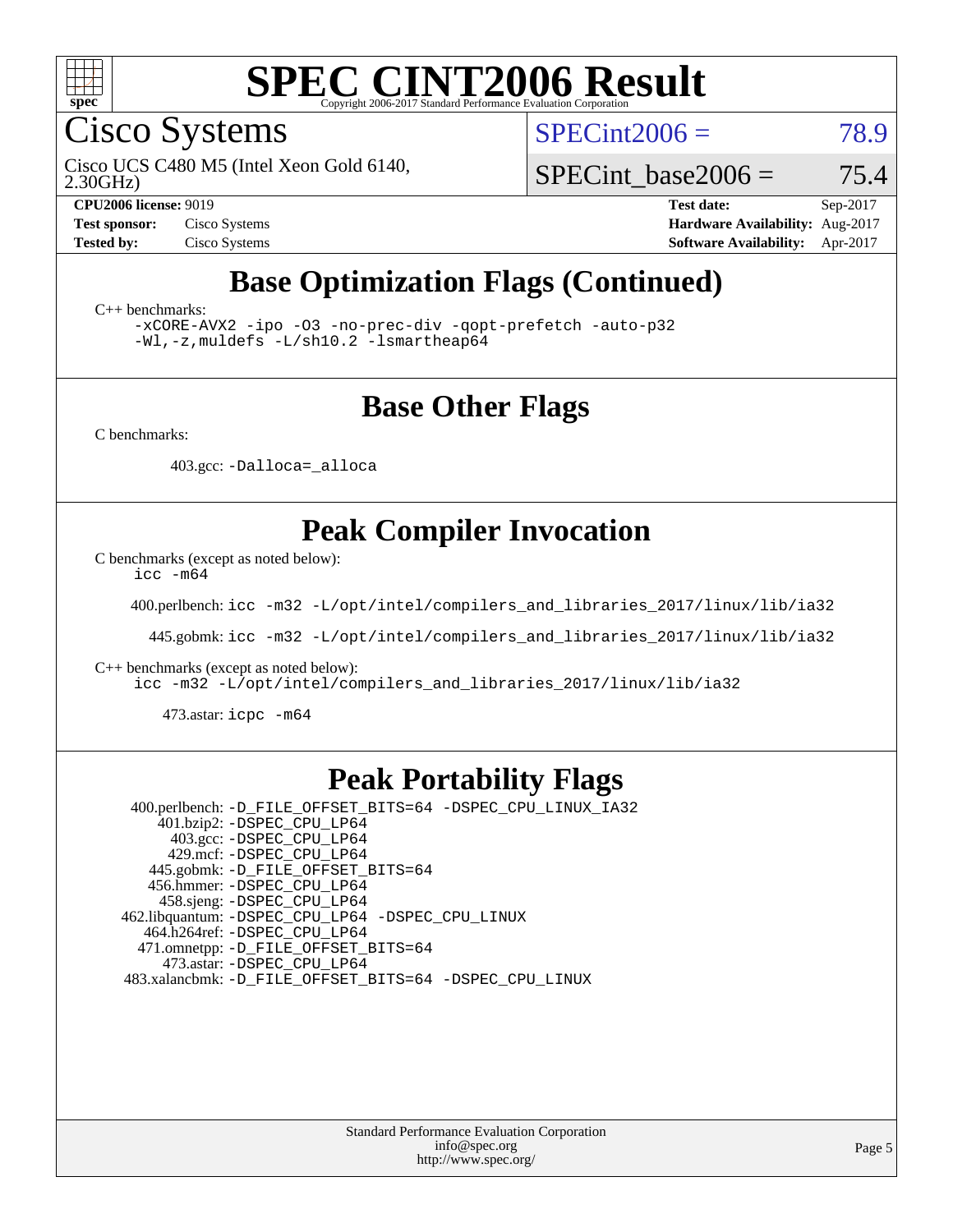

Cisco Systems

 $SPECint2006 = 78.9$  $SPECint2006 = 78.9$ 

2.30GHz) Cisco UCS C480 M5 (Intel Xeon Gold 6140,

 $SPECTnt\_base2006 = 75.4$ 

| <b>CPU2006 license: 9019</b> |  |
|------------------------------|--|
|                              |  |

| <b>Test sponsor:</b> | Cisco Systems |
|----------------------|---------------|
| <b>Tested by:</b>    | Cisco Systems |

**[CPU2006 license:](http://www.spec.org/auto/cpu2006/Docs/result-fields.html#CPU2006license)** 9019 **[Test date:](http://www.spec.org/auto/cpu2006/Docs/result-fields.html#Testdate)** Sep-2017 **[Hardware Availability:](http://www.spec.org/auto/cpu2006/Docs/result-fields.html#HardwareAvailability)** Aug-2017 **[Software Availability:](http://www.spec.org/auto/cpu2006/Docs/result-fields.html#SoftwareAvailability)** Apr-2017

# **[Peak Optimization Flags](http://www.spec.org/auto/cpu2006/Docs/result-fields.html#PeakOptimizationFlags)**

#### [C benchmarks](http://www.spec.org/auto/cpu2006/Docs/result-fields.html#Cbenchmarks):

|                   | 400.perlbench: -prof-gen(pass 1) -prof-use(pass 2) -xCORE-AVX2(pass 2)<br>$-par-num-threads=1(pass 1) -ipo(pass 2) -03(pass 2)$<br>-no-prec-div(pass 2) -qopt-prefetch                                                        |
|-------------------|-------------------------------------------------------------------------------------------------------------------------------------------------------------------------------------------------------------------------------|
|                   | 401.bzip2: -prof-gen(pass 1) -prof-use(pass 2) -xCORE-AVX2(pass 2)<br>$-par-num-threads=1(pass 1) -ipo(pass 2) -03(pass 2)$<br>-no-prec-div -auto-ilp32 -qopt-prefetch                                                        |
|                   | 403.gcc: -xCORE-AVX2 -ipo -03 -no-prec-div -inline-calloc<br>-qopt-malloc-options=3 -auto-ilp32                                                                                                                               |
|                   | 429.mcf: -xCORE-AVX2 -ipo -03 -no-prec-div -parallel<br>-gopt-prefetch -auto-p32                                                                                                                                              |
|                   | 445.gobmk: -prof-gen(pass 1) -prof-use(pass 2) -xCORE-AVX2(pass 2)<br>$-par-num-threads=1(pass 1) -ipo(pass 2) -03(pass 2)$<br>$-no-prec-div(pass 2)$                                                                         |
|                   | 456.hmmer: basepeak = $yes$                                                                                                                                                                                                   |
|                   | $458 \text{.}$ sjeng: $-\text{prof-gen(pass 1)} - \text{prof-use(pass 2)} - \text{xCORE-AVX2(pass 2)}$<br>-par-num-threads=1(pass 1) -ipo(pass 2) -03(pass 2)<br>-no-prec-div(pass 2) -unroll4                                |
|                   | $462$ .libquantum: basepeak = yes                                                                                                                                                                                             |
|                   | $464.h264 \text{ref}$ : basepeak = yes                                                                                                                                                                                        |
| $C++$ benchmarks: |                                                                                                                                                                                                                               |
|                   | 471.omnetpp: -prof-gen(pass 1) -prof-use(pass 2) -xCORE-AVX2(pass 2)<br>$-par-num-threads=1(pass 1) -ipo(pass 2) -03(pass 2)$<br>-no-prec-div(pass 2) -gopt-ra-region-strategy=block<br>-Wl,-z, muldefs -L/sh10.2 -lsmartheap |
|                   | 473.astar: -xCORE-AVX2 -ipo -03 -no-prec-div -qopt-prefetch<br>-auto-p32 -Wl,-z, muldefs -L/sh10.2 -lsmartheap64                                                                                                              |
|                   | 483.xalancbmk: -xCORE-AVX2 -ipo -03 -no-prec-div -qopt-prefetch<br>-Wl,-z, muldefs -L/sh10.2 -lsmartheap                                                                                                                      |
|                   |                                                                                                                                                                                                                               |

### **[Peak Other Flags](http://www.spec.org/auto/cpu2006/Docs/result-fields.html#PeakOtherFlags)**

[C benchmarks](http://www.spec.org/auto/cpu2006/Docs/result-fields.html#Cbenchmarks):

Continued on next page

Standard Performance Evaluation Corporation [info@spec.org](mailto:info@spec.org) <http://www.spec.org/>